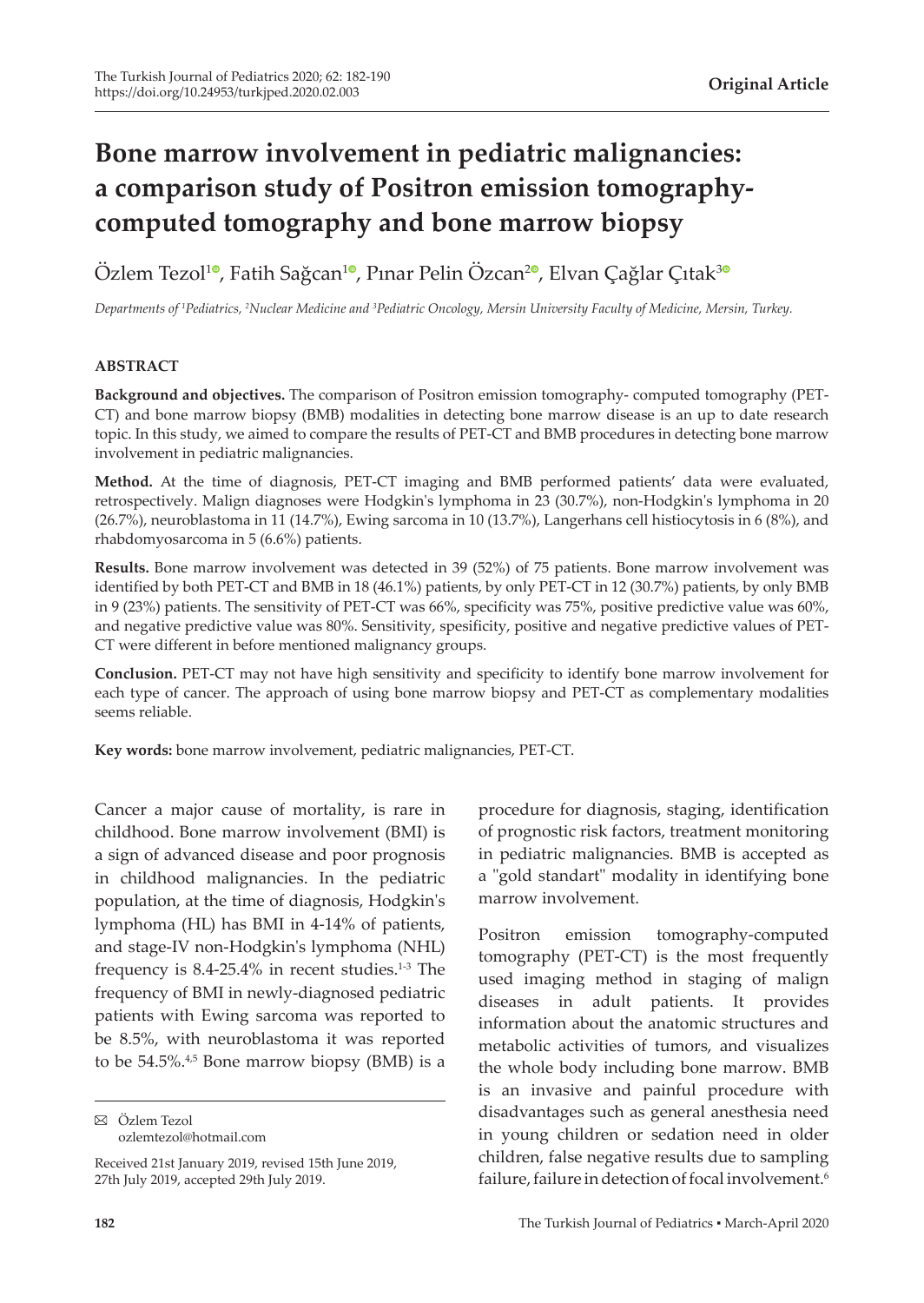By means of high fluor-18 fluorodeoxyglucose (18F-FDG) avidity of the bone marrow, imaging of the entire marrow, and detecting focal involvements are known as the superiorities of PET-CT.7 In case of incompatibility between different imaging procedures, PET-CT imaging has the highest diagnostic accuracy in 90% of cases, it changes the stage of disease in 61% of cases, and it changes the clinical approch in 24% of patients.<sup>8</sup> There is emerging evidence to suggest that FDG PET-CT has an established role in staging pediatric malignancies, and BMB can be safely excluded in patients with normal bone marrow on PET-CT.<sup>9</sup> For instance, Zapata et al.<sup>6</sup> reported no false negative BMI results with PET-CT in pediatric solid tumors, and Hassan et al.<sup>7</sup> reported a high sensitivity, specificity and negative predictive value for BMI on PET-CT in pediatric HL, likewise Chen et al.15 reported a sensitivity and specificity greater than 90% in pediatric NHL.

The comparison of PET-CT and BMB modalities in detecting bone marrow disease is a research topic that remains update. In this study, we aimed to compare the results of PET-CT and BMB modalities in detecting BMI in pediatric malignancies that are known to metastasize to the bone marrow, and to investigate the sensitivity and specificity of PET-CT.

## **Material and Methods**

Patients' data diagnosed with Hodgkin's lymphoma, non-Hodgkin's lymphoma, Ewing sarcoma, neuroblastoma, rhabdomyosarcoma and langerhans cell histiocytosis (LCH) between June 2008 and June 2018 were evaluated, retrospectively. At the time of diagnosis and before the initiation of systemic therapy, PET-CT imaging and BMB performed patients' data were included. Demographic and clinical characteristics were collected as data.

Following 4-6 hours fasting, PET-CT imagings of patients were performed who were hidrated with dextrose free fluid. One hour after 18F-FDG injection the entire body was scaned in 3D mode (Siemens Medical Solusions, Erlangen, Germany and GE Discovery PETCT 610, US). Imaging results were evaluated by a nuclear medicine specialist who did not know the results of BMBs. PET-CT results of patients with FDG uptake similar to adjacent soft tissues in bone marrow were accepted as negative. Results with FDG uptake equal with primary tumor or more than adjacent tissues in bone marrow were accepted as positive. Diffuse or multifocal FDG uptake patterns were noted.

Bone marrow biopsies were performed by the same pediatric oncologist from the standard iliac crest region before the PET-CT scan. Bilateral sampling from iliac crests were performed. All biopsy samples were adequate, and examined histopathologically and immunohistochemically in pathology laboratory. The pathologist performed CD1a/ S100 staining in LCH and choromogranin, synaptophysin, neuron spesific enolase, CD99, desmin, vimentin stainings in small-blueround-cell tumors. Leukocyte common antigen, CD20, CD79a, CD3, CD5, CD15, bcl2, bcl-6, CD30, CD10, CD30, terminal deoxynucleotidyl transferase stainings were performed in lymphomas.

PET-CT result was accepted as true negative if there was not metastasis in bone marrow biopsy, PET-CT result was accepted as true positive if there was metastasis in bone marrow biopsy. Sensitivity, specificity, positive predictive value (PPV), and negative predictive value (NPV) of the PET-CT modality were calculated. The study protocol was approved by the local ethics committee (MEU 2018/315).

## **Results**

Over a period of ten years, we evaluated 75 patients in whom both BMB and PET-CT procedures were performed. Malign diagnoses were Hodgkin's lymphoma (HL) in 23 (30.7%), non-Hodgkin's lymphoma (NHL) in 20 (26.7%), neuroblastoma in 11 (14.7%), Ewing sarcoma in 10 (13.7%), langerhans cell histiocytosis (LCH)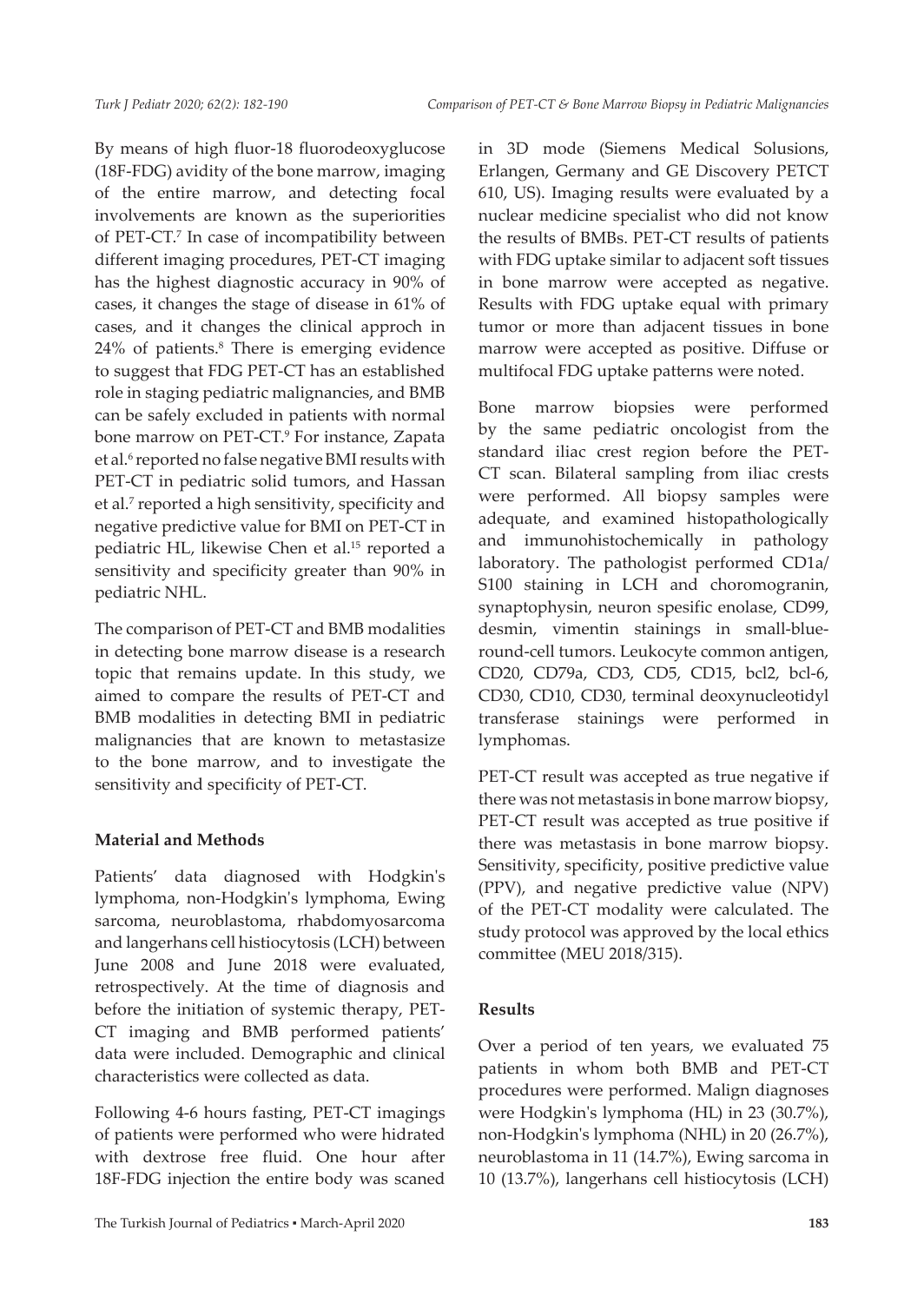in  $6$  (8%), and rhabdomyosarcoma in  $5$  (6.6%) patients. Mean (SD) age was 13.0 (4.1) years in HL, 10.6 (4.4) years in NHL, 2.3 (1.6) years in neuroblastoma, 10.5 (4.2) years in Ewing sarcoma, 6.9 (4.8) years in LCH, 9.0 (3.8) years in rhabdomyosarcoma group. Percentage of male patients was 52.1% in HL, 65% in NHL, 72.7% in neuroblastoma, 60% in Ewing sarcoma, 50% in LCH, 60% in rhabdomyosarcoma group. BMI was detected in 39 (52%) patients. The malignancy group with the highest frequency of bone marrow involvement was non-Hodgkin's lymphoma (16 of 20 patients, 80%). Diagnoses and BMI frequencies are shown in Table I.

BMI was identified by both PET-CT and BMB in 18 (46.1%) patients, by only PET-CT in 12 (30.7%) patients, by only BMB in 9 (23%) patients. The examples for these groups of patients were given in Figures 1, 2 and 3. For the whole group, the sensitivity of PET-CT was 66%, specificity was 75%, positive predictive value was 60% and negative predictive value was 80% (Table II). The sensitivity values of PET-CT for HL, NHL, neuroblastoma, Ewing sarcoma, rhabdomyosarcoma, LCH groups were 100, 50, 75, 50, 100, 100%, respectively. The specificity

**Table I.** Diagnoses and bone marrow infiltration frequencies.

| Diagnosis                     | <b>BM</b> infiltration |
|-------------------------------|------------------------|
| Hodgkin's lymphoma            | $9(39.1\%)$            |
| Non-Hodgkin's lymphoma        | 16 (80.0%)             |
| Neuroblastoma                 | $4(36.3\%)$            |
| Ewing sarcoma                 | $5(50.0\%)$            |
| Langerhans cell histiocytosis | $3(50.0\%)$            |
| Rhabdomyosarcoma              | $2(40.0\%)$            |
| $DML$ and mountain            |                        |

BM: bone marrow.

**Table II.** Comparison of BMB results & PET-CT results.

| <b>PET-CT</b> results | <b>BMB</b> results |                           |  |  |
|-----------------------|--------------------|---------------------------|--|--|
|                       |                    | BMB positive BMB negative |  |  |
| Positive              | 18                 | 12                        |  |  |
| Negative              | g                  | 36                        |  |  |

BMB: bone marrow biopsy, PET-CT: positron emission tomography-computed tomography.

values of PET-CT for HL, NHL, neuroblastoma, Ewing sarcoma, rhabdomyosarcoma, LCH groups were 73, 50, 100, 83, 100, 60%, respectively. The positive predictive values of PET-CT for HL, NHL, neuroblastoma, Ewing sarcoma, rhabdomyosarcoma, LCH groups were 44, 60, 100, 66.6, 100, 33.3%, respectively. The negative predictive values of PET-CT for HL, NHL, neuroblastoma, Ewing sarcoma, rhabdomyosarcoma, LCH groups were 100, 40, 87.5, 71.4, 100, 100%, respectively.

PET-CT had false negative results in 9 patients. Six of these PET negative BMB positive patients were diagnosed with NHL, and there were generalised hypermetabolic lympadenopathies on their PET-CT scans (SUVmax range = 4.52 – 28.59). Two of these PET negative BMB positive patients were diagnosed with Ewing sarcoma, and there were tumoral uptakes on their PET-CT scans (SUVmax values =6.87 and 4.79). One of these PET negative and BMB positive patients was diagnosed with neuroblastoma, and there was tumoral uptake on his PET-CT scan (SUVmax = 3.73).

PET-CT detected abnormal up-take in different bone marrow regions defined as multifocal uptake pattern in 12 BMB negative patients. Increased multifocal F-FDG uptake in 11 patients was in several bone marrow regions except iliac crests (cranium, rib, sternum, humerus, tibia, femur, sacrum). One patient diagnosed with HL had abnormal F-FDG uptake in left iliac crest and negative BMB result.

Clinical course of BMB negative patients was good as anticipated, these patients had higher one-year survival rates. The distribution of procedures identifying bone marrow involvement according to the diagnosis and one-year survival rates are shown in Table III.

#### **Discussion**

Early diagnosis and disease screening have great importance for pediatric oncology. For the determination of the treatment protocol, BMI is assessed by BMB, as the gold standard method.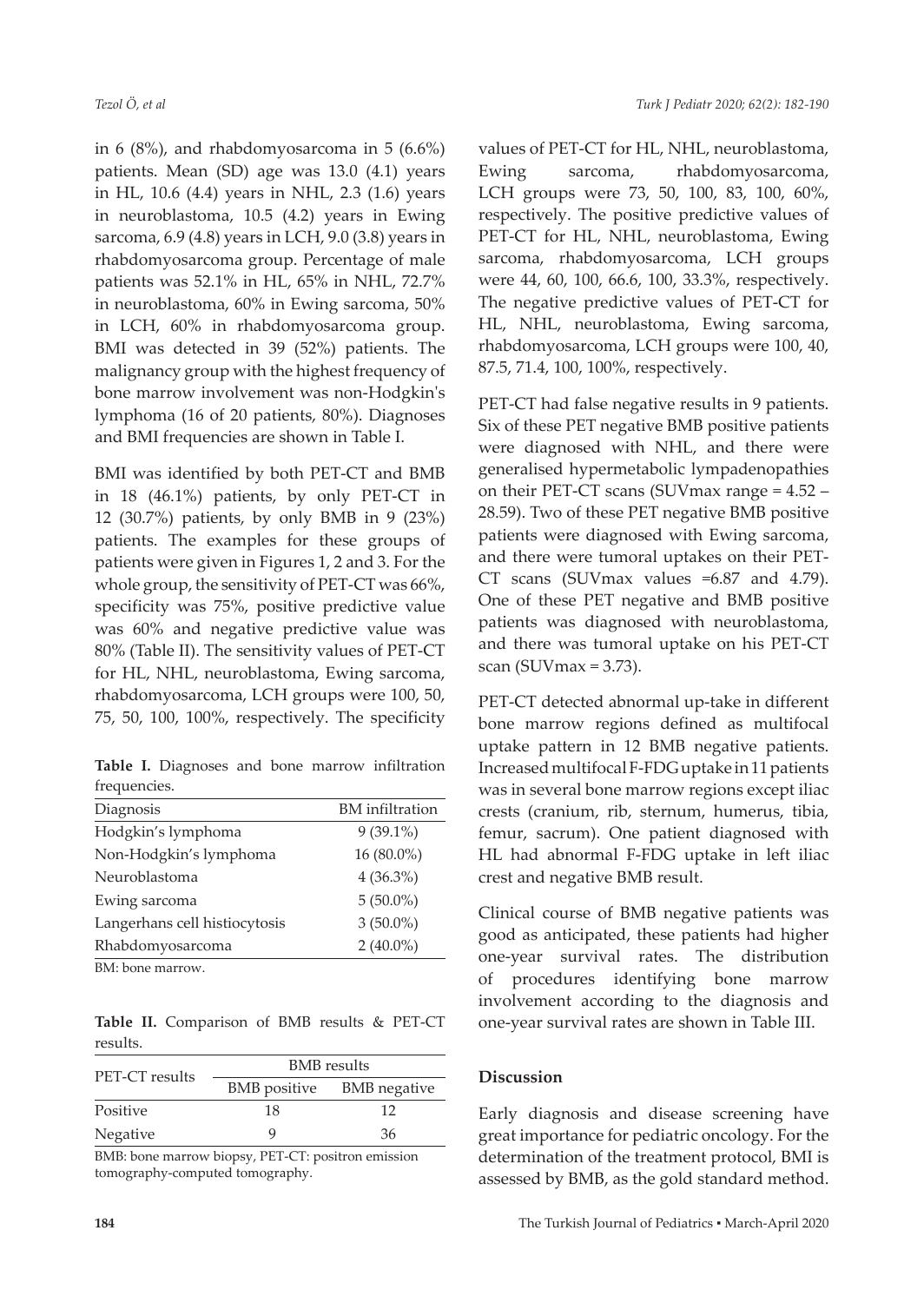

**Fig. 1.** FDG PET-CT images of a 15 year old female patient with Hodgkin Lymphoma diagnosis. Maximum intensity projection (MIP) image (A), sagittal (B, C) and axial (D,E) fusion images demonstrate multipl hypermetabolic lymphadenopaties and bone-bone marrow diffuse and multifocal FDG uptake compatible with lymphoma diagnosis. Bone marrow biopsy was negative for this patient.

PET-CT has found a wide and reliable area of use in terms of diagnosis, accurate staging, and evaluation of treatment response in pediatric malignancies. In pediatric tumor staging, the sensitivity values of PET and PET-CT for all cancers were reported to be 90-97% and 99- 100%, respectively.10-12 In the current study, PET-CT showed 66% sensitivity and 75% specificity for demonstrating BMI.

Most pediatric studies investigated BMI by PET-CT in patients with lymphoma. PET-CT shows all the lesions detected by BMB, and it is able to differentiate diffuse uniform involvement due to anemia or reactive changes and multifocal bone involvement due to lymphoma.<sup>8</sup> In a study conducted with 54 patients with a lymphoma diagnosis (31 HL, 24 NHL), the specificity and

positive predictive values were reported to be 100% for both PET-CT and BMB, and the sensitivity and negative predictive values were 92% and 54%, respectively for PET-CT, and 98% and 87%, respectively for BMB.13 Our study showed lower results in whole lymphoma group for PET-CT in detecting BMI compared with BMB (62% versus 52% sensitivity, 66% versus 75% specificity).

In a study of 784 pediatric patients diagnosed with Hodgkin's lymphoma, 13.3% of patients had BMI. The sensitivity, specificity, positive and negative predictive values of PET-CT were found to be 93.6, 94, 53, and 99.4%, respectively, and this method was reported to be more sensitive than BMB for detecting BMI. The authors recommended that BMB should only be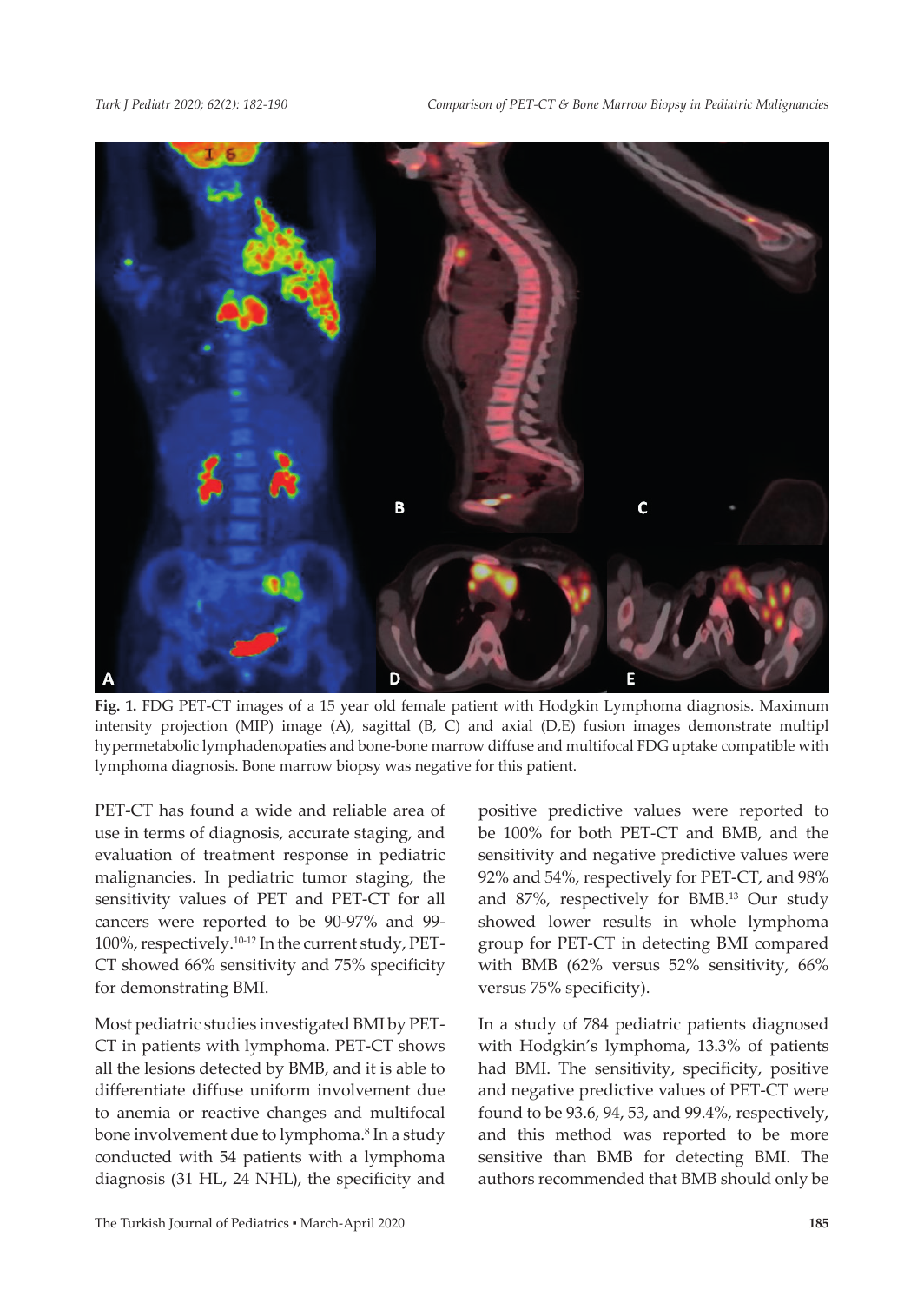

**Fig. 2.** FDG PET-CT images of a 12 year old male patient with non-Hodgkin's lymphoma diagnosis. Axial fusion (A), Maximum intensity projection (MIP) image (B), coronal PET (C), sagittal fusion (D), axial fusion (E) and axial PET (F) images demonstrate multipl hypermetabolic lymphadenopaties, soft tissue lesions and bone-bone marrow diffuse and multifocal FDG uptake compatible with lymphoma diagnosis. Bone marrow biopsy was positive for this patient.

performed in patients with normal BM activity or increased diffuse activity that suggests reactive bone marrow.7 In another pediatric Hodgkin's lymphoma study, PET-CT did not give any false negative result compared to the reference methods BMB, CT and magnetic resonance imaging. Furthermore, the specificity and negative predictive value of PET-CT were reported as 100%. Due to the typical multifocal BMI of HL, the authors noted that the sensitivity of BMB from the iliac crest was low.14 For the patients diagnosed with Hodgkin's lymphoma in the current study, the sensitivity and negative predictive value of PET-CT for detecting BMI were both 100%, and its specificity and positive predictive values were 73% and 44%,

respectively. So we can suggest that PET-CT could idendify bone marrow metastatic HL patients as accurately as BMB.

In pediatric patients with a NHL diagnosis, Chen et al.<sup>15</sup> reported the sensitivity and specificity of PET-CT as 95% and 98%, respectively based on multifocal accumulations that were not detected by BMB but visualized by PET-CT. In the same study, the sensitivity and specificity of BMB was 56% and 100%, respectively. However, the authors commented that the role of PET-CT was dependent on the type of lymphoma.15 In the current study, for the patients with NHL, the PET-CT sensitivity and specificity were 50%, and its positive and negative predictive values were 60% and 40%, respectively. These results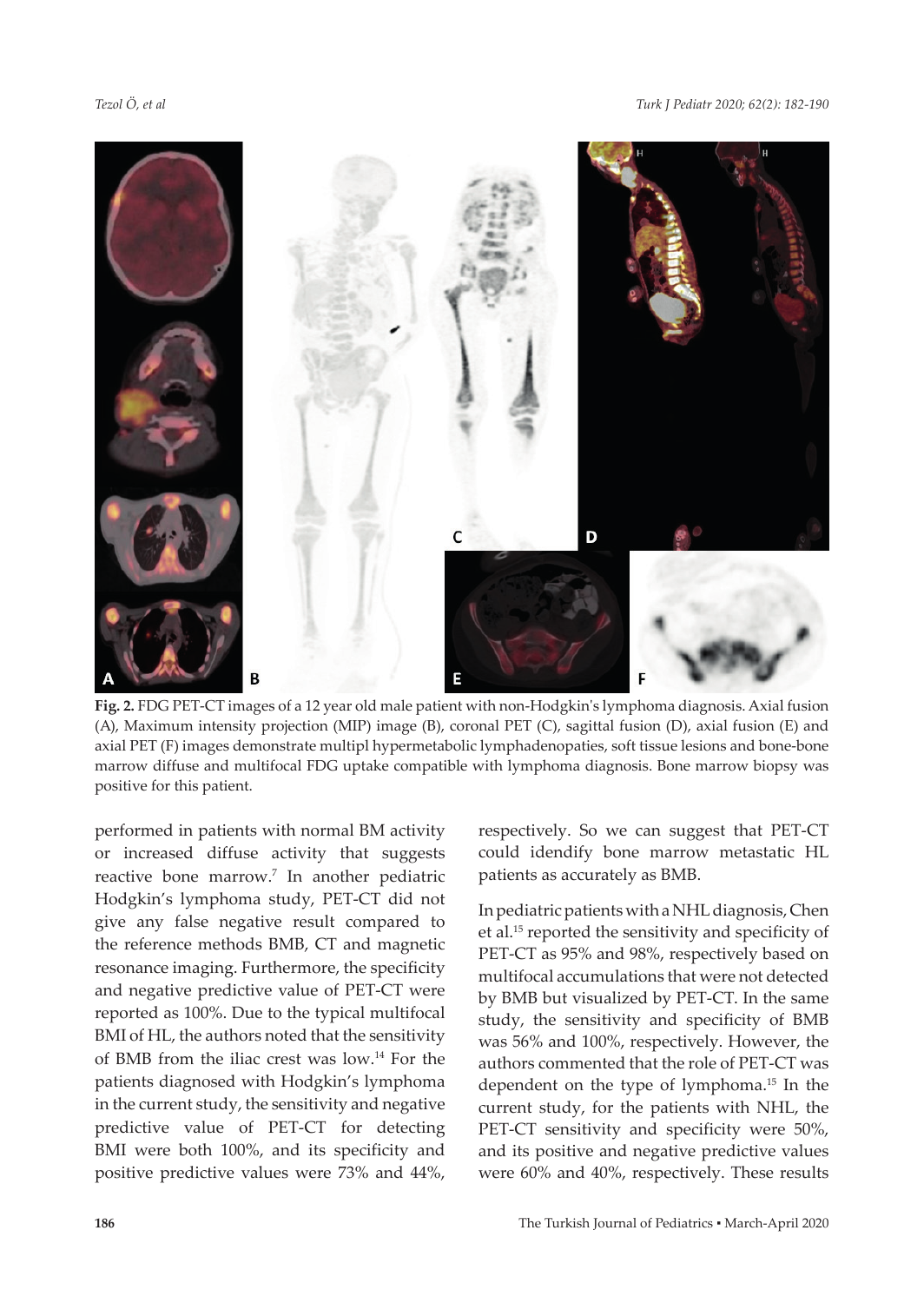

**Fig. 3.** Images of a 17 year old male patient with Ewing Sarcoma diagnosis. Whole body bone scintigraphy (A), blood pool (B) and statik (C) images demonstrates radioactivity uptake on right iliak crest. FDG PET-CT images of the same patient illustrate both right iliac crest mass and multipl bone-bone marrow FDG uptake on images of axial fusion (D), axial CT (E) and axial fusion pelvic (F,G) images. Bone marrow biopsy was negative for this patient.

support the approach to perform BMB on NHL patients at the time of diagnosis and use PET-CT imaging as a complementary method.

In pediatric solid tumors, the number of studies that evaluated BMI using PET-CT is less than those undertaken for lymphomas. In a study conducted with 34 patients with a lymphoma diagnosis accompanied by a solid tumor (7 rhabdomyosarcomas, 7 Ewing sarcomas, and 20 neuroblastomas), Zapata et al.<sup>6</sup> detected no false negative results with PET-CT.

18F-FDG-PET-CT is increasingly used in the diagnosis, staging and prognosis prediction of pediatric neuroblastoma. Li et al.16 evaluated 26 patients with a neuroblastoma diagnosis

and observed BMI in 16 patients, of whom 10 (62.5%) had bone marrow lesions and 6 (37.5%) had diffuse FDG uptake. Taking a positive BMB as the reference standard, the sensitivity, specificity and accuracy of PET-CT in detecting BMI were found to be 100, 50 and 80.7%, respectively. In addition, PET-CT was able to demonstrate multifocal involvement in 2 patients with a negative result in the iliac crest BMB.16 In the current study, the PET-CT specificity and positive predictive value were 100%, and sensitivity and negative predictive value were 75% and 87.5%, respectively, so we can suggest that PET-CT could idendify non-bone marrow metastatic neuroblastoma patients as accurately as BMB.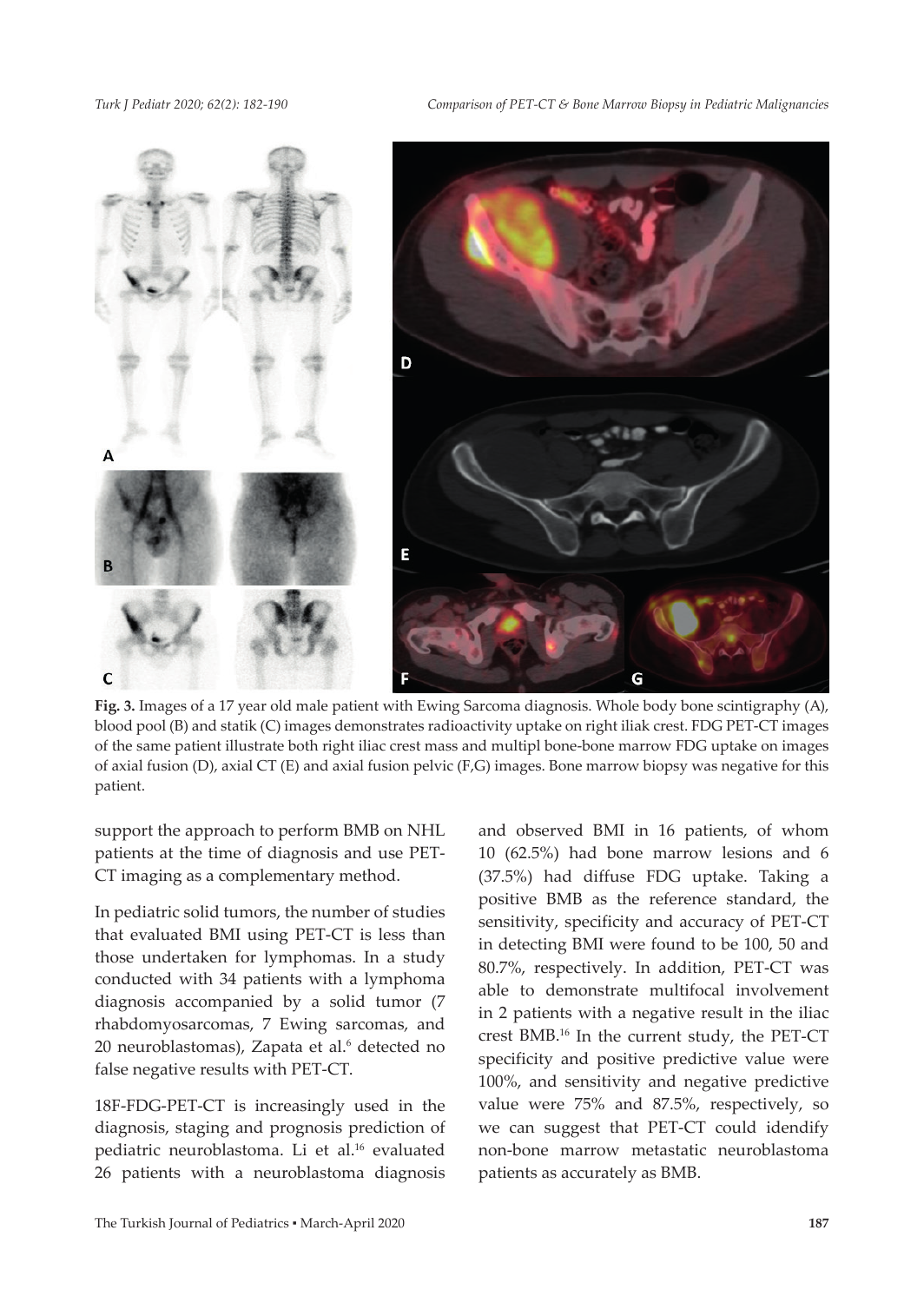| Diagnosis            | <b>BMI</b> status  |                    |                    |                  |  |
|----------------------|--------------------|--------------------|--------------------|------------------|--|
|                      | $PET-CT$ + / BMB + | $PET-CT$ + / BMB - | $PET-CT - / BMB +$ | PET-CT - / BMB - |  |
| HL                   | 4                  | 5                  |                    | 14               |  |
| Survival rate $(\%)$ | 100                | 80                 |                    | 100              |  |
| <b>NHL</b>           | 6                  | 4                  | 6                  | 4                |  |
| Survival rate $(\%)$ | 50                 | 75                 | 50                 | 100              |  |
| Neuroblastoma        | 3                  | 0                  |                    | 7                |  |
| Survival rate $(\%)$ | 33                 |                    | 100                | 100              |  |
| Ewing sarcoma        | 2                  |                    |                    | 5                |  |
| Survival rate (%)    | $\Omega$           |                    | 0                  | 60               |  |
| <b>LCH</b>           |                    |                    |                    | 3                |  |
| Survival rate $(\%)$ | 100                | 100                |                    | 100              |  |
| Rhabdomyosarcoma     | $\overline{2}$     |                    |                    | 3                |  |
| Survival rate (%)    |                    |                    |                    | 33               |  |
|                      |                    |                    |                    |                  |  |

**Table III.** The distribution of procedures identifying bone marrow involvement according to the primary diagnosis and one-year survival rates.

BMB: bone marrow biopsy, BMI: bone marrow involvement, PET-CT: positron emission tomography-computed tomography, HL: Hodgkin's lymphoma, NHL: non-Hodgkin's lymphoma, LCH: Langerhans cell histiocytosis.

Ewing sarcoma is the second most common malignant bone tumor. In recent years, PET-CT has been used for imaging, staging and monitoring treatment response of this tumor.<sup>17</sup> Kasalak et al.<sup>18</sup> retrospectively evaluated 38 BMB samples (bilateral in 18 and unilateral in 2 patients) and PET-CT scans belonging to 20 patients with the diagnosis of Ewing sarcoma in terms of BMI. The PET-CT and BMB findings were similar in 36 posterior iliac cristas. According to the patient-based evaluation, the findings from both methods were similar in 19 patients. Considering these results, the authors suggested that in Ewing sarcoma patients, the routine BMB procedure should be reconsidered when it is possible to perform PET-CT during the evaluation of BMI at the time of diagnosis.<sup>18</sup> In the current study, in patients with Ewing sarcoma, the PET-CT specificity was 83%, sensitivity was 50%, and positive and negative predictive values were 66.6% and 71.4%, respectively. In Ewing sarcoma, metastatic status is the most important factor for a risk-adaptive treatment approach. Based on our results, we consider that for accurate staging, BMB should be performed at the time of diagnosis, and PET-CT can be used as a supporting method.

The most common soft tissue sarcoma in childhood is rhabdomyosarcoma. With the widespread use of PET-CT imaging, BMB procedure is now frequently employed in the staging of rhabdomyosarcoma.17 Federico et al.19 reviewed 30 pediatric cases with rhabdomyosarcoma retrospectively and detected BMI in 4 patients (13%) by using BMB, of whom 2 also had a positive PET-CT result, and suggested that PET-CT could be used routinely in staging rhabdomyosarcoma. However, in their literature review, Norman et al.<sup>20</sup> reported that the results of Federico et al.<sup>19</sup> were not clear, and the sensitivity of PET-CT was limited. In the current study, the specificity, sensitivity, positive and negative predictive values of PET-CT for revealing BMI were found to be 100%, so we can suggest that PET-CT could detect BMI as accurately as BMB in rhabdomyosarcoma patients.

LCH is a reactive proliferative disease of unknown etiology, characterized by the proliferation of langerhans cells. BMI is associated with high risk and low survival, and indicates multisystemic LCH and poor prognosis. In the literature, the BMI rates were reported as  $26.3\%$  and  $33.3\%$ .<sup>21,22</sup> In the current study, BMI was presented at a rate of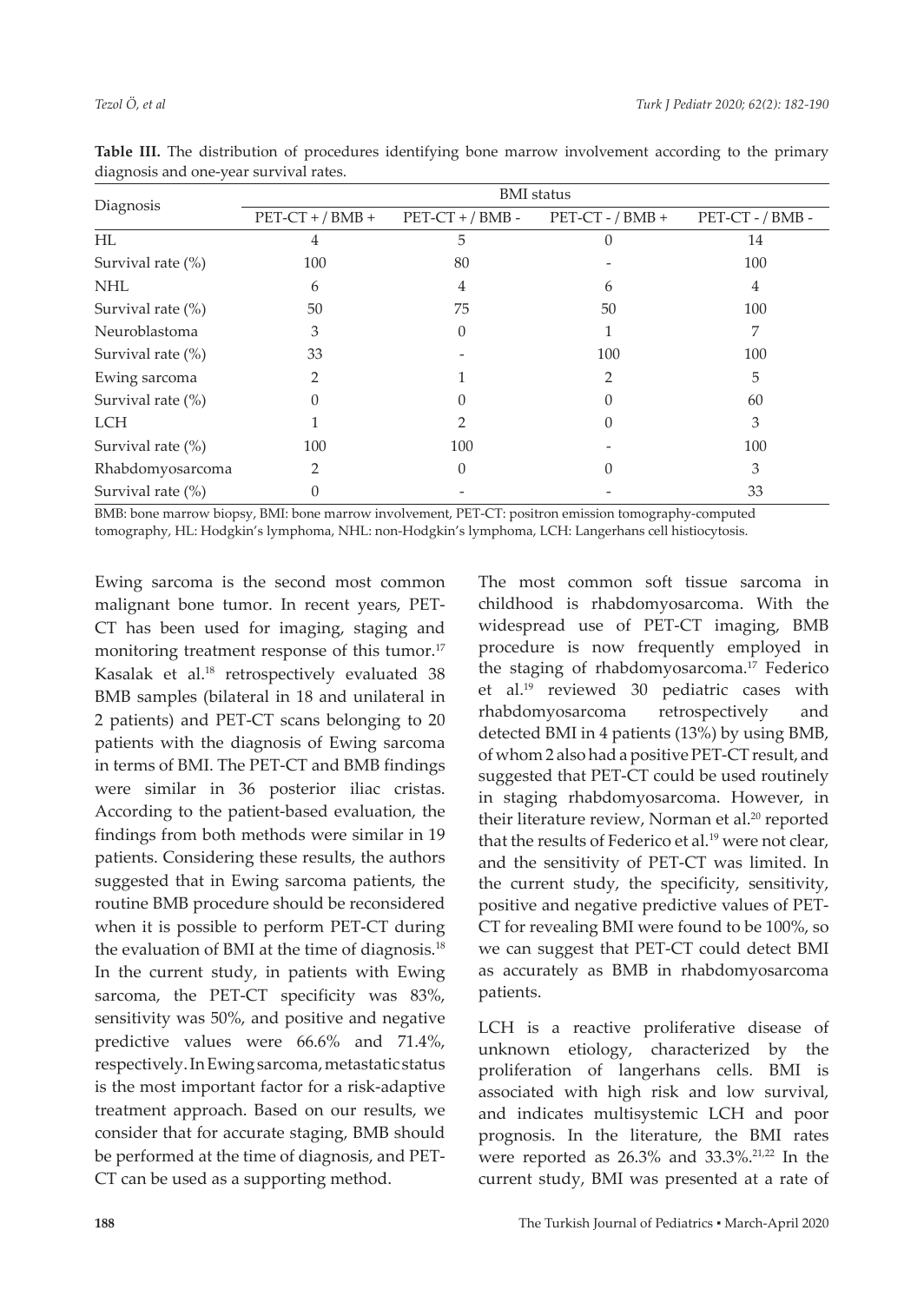44.4%, and the PET-CT sensitivity, specificity, negative and positive predictive values for demonstrating BMI were 100%, 60%, 100%, and 33.3%, respectively. So we can suggest that PET-CT could idendify bone marrow metastatic LCH patients as accurately as BMB. In order not to diagnose multisystemic LCH based on false positive results, we consider that it is not appropriate to evaluate BMI using the PET-CT method alone.

Limitations of our study are small sample size, the retrospective nature, heterogeneity, only the iliac crest region preference for BMB, and not evaluating the results of other imaging methods. We also know that the involvements we regard as bone marrow metastasis by PET-CT may be paraneoplastic activity. For this reason, the detection of BMI should be investigated by different modalities, and associations between different modality results and survival data should be studied with larger samples prospectively.

In conclusion, the diagnosis should be considered when choosing a procedure to investigate bone marrow involvement in pediatric malignancies. PET-CT may not have high sensitivity and specificity to identify BMI for each type of cancer. The approach of using bilateral BMB and PET-CT as complementary modalities seems reliable.

#### **REFERENCES**

- 1. Paulino AC, Margolin J, Dreyer Z, Bin S Teh, Stephen Chiang. Impact of PET-CT on involved field radiotherapy design for pediatric Hodgkin lymphoma. Pediatr Blood Cancer 2012; 58: 860-864.
- 2. Faizan M, Anwar S, Khan S. Demographics and outome in paediatric non-Hodgkin lymphoma: single centre experience at The Children Hospital Lahore, Pakistan. J Coll Physicians Surg Pak 2018; 28: 48-51.
- 3. Budiongo AN, Ngiyulu RM, Lebwaze BM, et al. Pediatric non-Hodgkin lymphomas: first report from Central Africa. Pediatr Hematol Oncol 2015; 32: 239-249.
- 4. Khan SJ, Ishaq I, Saeed H, Fayyaz MB, Baqari SAS, Mohammad Wali R. Bone marrow involvement in metastatic pediatric ewing sarcoma. J CollPhysicians Surg Pak 2017; 27: 502-504.
- 5. Rastogi P, Naseem S, Varma N, et al. Bone marrow involvement in neuroblastoma: a study of hematomorphological features. Indian J Hematol Blood Transfus 2015; 31: 57-60.
- 6. Zapata CP, Cuglievan B, Zapata CM, et al. PET/CT versus bone marrow biopsy in the initial evaluation of bone marrow infiltration in various pediatric malignancies. Pediatr Blood Cancer 2018; 65: e26814.
- 7. Hassan A, Siddique M, Bashir H, et al. 18F-FDG PET-CT imaging versus bone marrow biopsy in pediatric Hodgkin's lymphoma: a quantitative assessment of marrow uptake and novel insights into clinical implications of marrow involvement. Eur J Nucl Med Mol Imaging 2017; 44: 1198-1206.
- 8. Ozcan Kara P. Pediatrik lenfomalarda PET/BT görüntüleme. Turkiye Klinikleri J Nucl Med-Special Topics 2017; 3: 93-99.
- 9. Chambers G, Frood R, Patel C, Scarsbrook A. 18F-FDG PET-CT in paediatric oncology: established and emerging applications. Br J Radiol 2019; 91: 20180584.
- 10. Tatsumi M, Miller JH, Wahl RL. 18F-FDG PET/CT in evaluating non-CNS pediatric malignancies. J Nucl Med 2007; 48: 1923-1931.
- 11. Odalovi´c S, Sobic-Saranovic D, Pavlovic S, et al. Preliminary experience with 18f-fluoro-deoxyglucose positron emission tomography/computed tomography in pediatric oncology patients. Acta Chir lugosl 2011; 58: 67-73.
- 12. Wegner EA, Barrington SF, Kingston JE, et al. The impact of PET scanning on management of paediatric oncology patients. Eur J Nucl Med Mol Imaging 2005; 32: 23-30.
- 13. Cheng G, Chen W, Chamroonrat W, Drew A Torigian, Hongming Zhuang, Abass Alavi.Biopsy versus FDG PET/CT in the initial evaluation of bone marrow involvement in pediatric lymphoma patients. Eur J Nucl Med Mol Imaging 2011; 38: 1469-1476.
- 14. Purz S, Mauz-Korholz C, Korholz D, et al. [18F] fluorodeoxyglucose positron emission tomography for detection of bone marrow involvement in children and adolescents with Hodgkin's lymphoma. J Clin Oncol 2011; 29: 3523-3528.
- 15. Chen S, Wang S, He K, Ma C , Fu H , Wang H. PET/ CT predicts bone marrow involvement in paediatric non-Hodgkin lymphoma and may preclude the need for bone marrow biopsy in selected patients. Eur Radiol 2018; 28: 2942-2950.